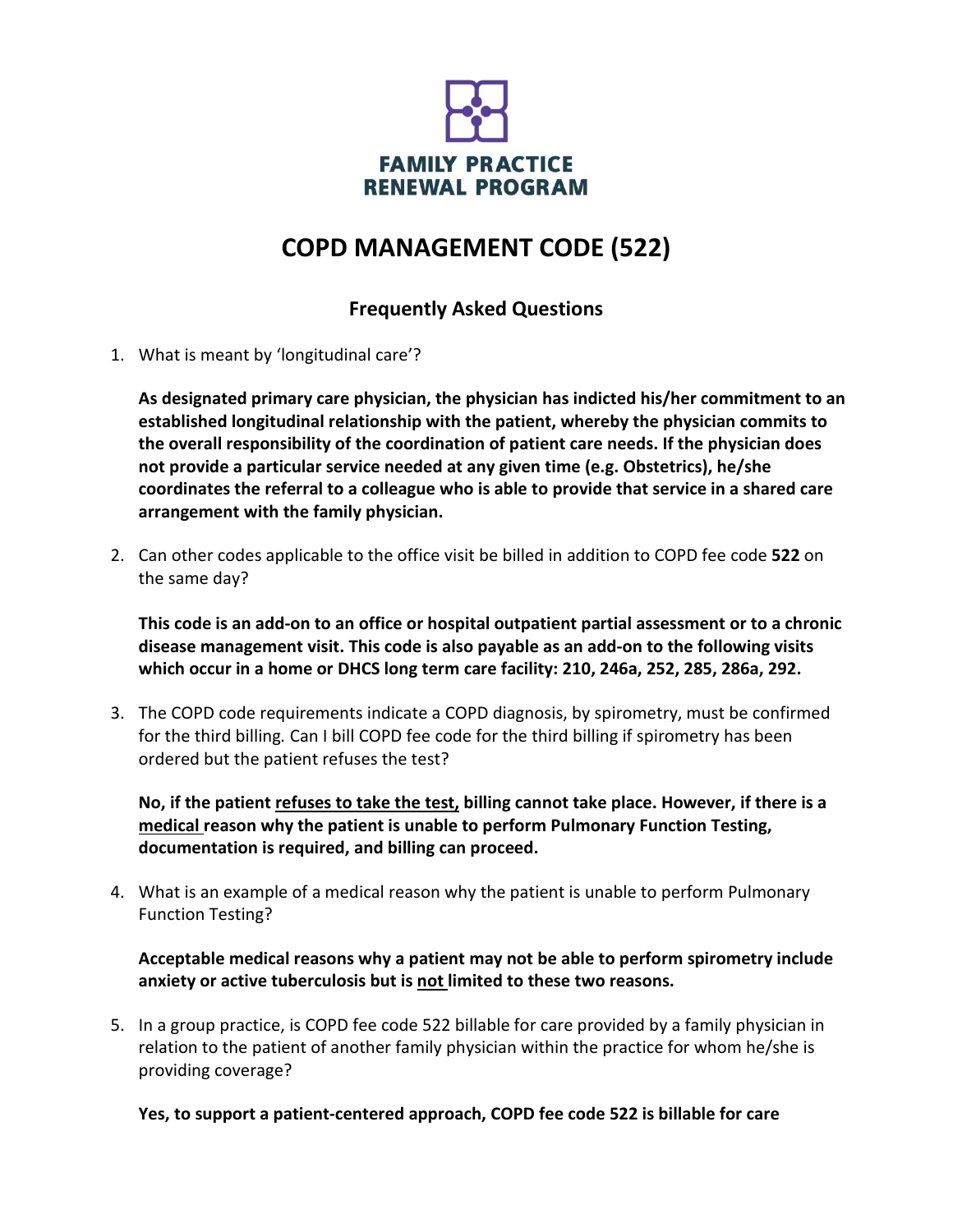**provided by a family physician in relation to the patient of another family physician within the same practice for whom he/she is covering.**

6. What is the maximum number of payments allowed per patient?

**The code can be billed to a maximum of two billings per patient for a maximum of eighty patients per physician per billing year.** 

7. Is COPD fee code **522** billable by physicians who are working under salary, service contract or sessional arrangements?

**No, physicians working under salary, service contract or sessional arrangement would not qualify.**

8. Are locum physicians able to access COPD fee code **522** when covering for a family physician enrolled in this fee code program?

**Yes, locums will be eligible to bill 522 if:**

- **a) The physician for whom the locum is covering is already a registrant; AND**
- **b) The locum is providing a period of replacement that is greater than three months, with at least 20 days in one calendar month considered one month of replacement service.**
- 9. Do I have to see the patient on the same day to bill COPD fee code 522?

**Yes, the billing is associated with the patient visit as there is an assessment component and use of the COPD visit template is required.**

10. What does each billing require?

**Minimum medical record requirements are as follows:**

- **Completed date, name, and MCP number on the COPD Visit Template.**
- **Completion of the "Spirometry" section of the COPD Visit Template, indicating:**
	- **a) the COPD diagnosis has been confirmed by a post-bronchodilator FEV1/FVC ratio of < 0.7; OR**
	- **b) a medical reason why the patient is unable to perform spirometry. For example, acceptable medical reasons why a patient may not be able to perform spirometry include anxiety or active tuberculosis, etc.; OR**
	- **c) spirometry has been ordered. Please note that if this option is chosen, it is only valid for the first two billings of fee code 522. For the third billing, one of a) or b) above must be satisfied for billing to proceed.**
- **Completion of the "Exacerbations" section of the COPD Visit Template.**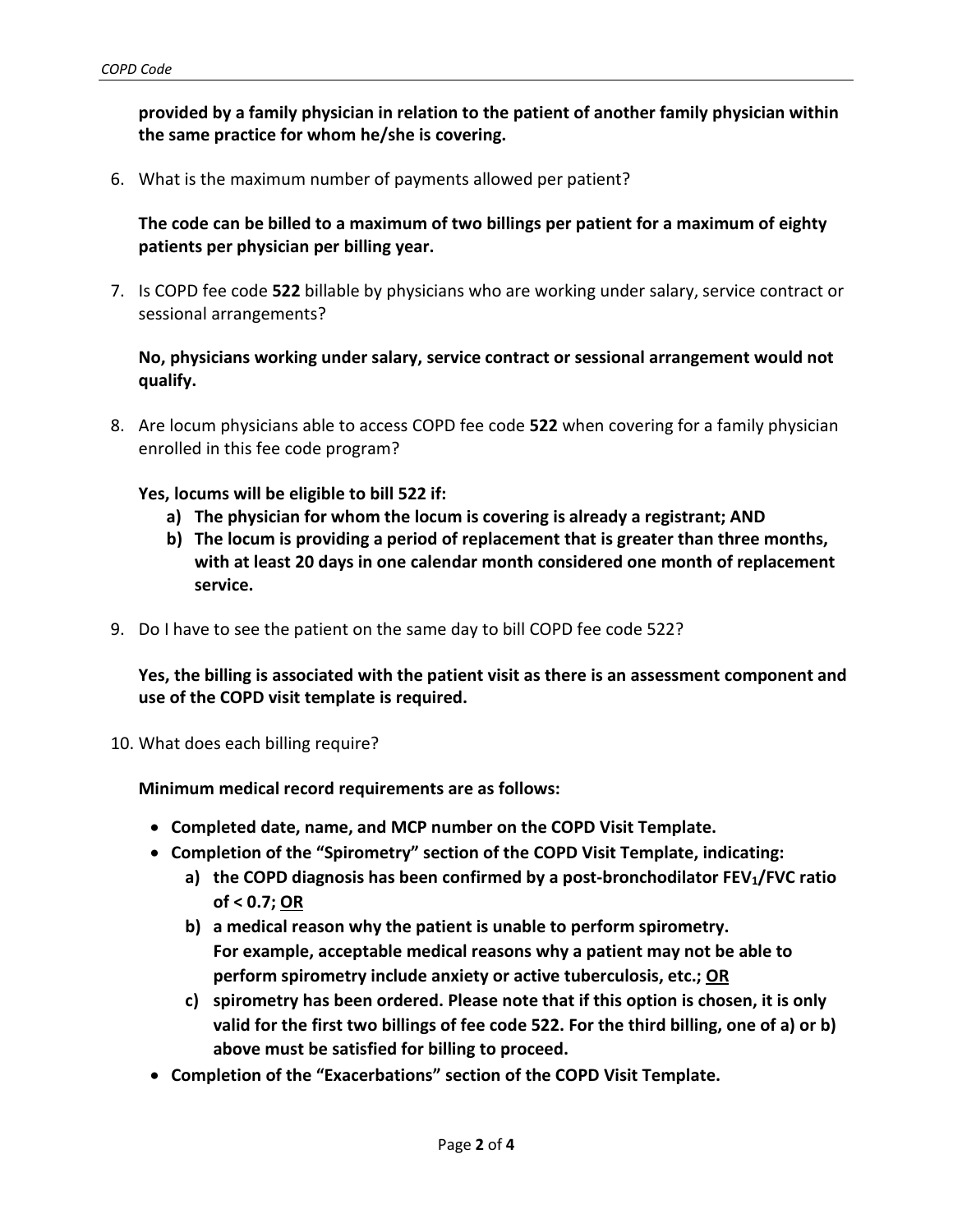11. How do I start billing the code?

## **If you are not registered in the FPRP Fee Code Program:**

**i) If you have not already registered for FPRP's fee codes, please click [here](http://familypracticerenewalnl.ca/forms/fee-code-registration/) and follow the instructions.** 

## **If you are already a registrant in the FPRP Fee Code Program:**

- **ii) If you have the Med Access EMR: Please click [here](http://familypracticerenewalnl.ca/wp-content/uploads/2021/08/NL_Provincial-COPD-visit-template-user-guide-FINAL.pdf) for a user guide with detailed instructions on accessing and using the Provincial COPD visit template. Please click [here](https://nlma-nl-ca.zoom.us/rec/play/4EEEoOJ6lnAbr_1kApG61wam8JHgb8ZUh1L_NS9JKx1H8k30ifhzsaGi7an-2KD3adOnfTbxXXNC-S4y.oERC4QjbEctrcmSo) for an instructional video relating to use of the visit template.**
- **iii) For Non-Med Access EMR Users (i.e. other EMRs, paper-based clinics): click [here](http://familypracticerenewalnl.ca/wp-content/uploads/2021/08/2021.07.08-COPD_Visit_Template_FOR-NON-EMR-USERS_FINAL.pdf) to access a downloadable PDF of the COPD visit template.**
- 12. Can COPD Management Code 522 be billed in addition to Patient Care Telephone Code 521 and Shared Care Code 520 for the same patient on the same day?

**Yes, though it is unlikely a patient would receive an in-office and telephone visit on the same day, all three codes can be billed for the same patient on the same day, if code conditions for each code are met.**

13. Where can I find links to relevant COPD billing resources for family physicians?

**The following links/resources are available on the Family Practice Renewal Program website:**

- **[One-Pager: COPD Code](http://familypracticerenewalnl.ca/wp-content/uploads/2021/08/2021.08.16-One-Pager_COPD_Code-FINAL.pdf)**
- **[Visit Template User Guide](http://familypracticerenewalnl.ca/wp-content/uploads/2021/08/NL_Provincial-COPD-visit-template-user-guide-FINAL.pdf)**
- **[Visit Template Instructional Video](https://nlma-nl-ca.zoom.us/rec/play/4EEEoOJ6lnAbr_1kApG61wam8JHgb8ZUh1L_NS9JKx1H8k30ifhzsaGi7an-2KD3adOnfTbxXXNC-S4y.oERC4QjbEctrcmSo)**

14. What types of financial supports are available for patients with COPD?

- o **Some pharmaceutical companies have 'compassion' programs for medication coverage or may provide samples for eligible patients. Consult with the applicable company for specifics.**
- o **Some patients may be eligible for a Disability Tax Credit. For more information visit: [T2201 Disability Tax Credit Certificate -](https://www.canada.ca/en/revenue-agency/services/forms-publications/forms/t2201.html) Canada.ca**
- o **Some patients may be eligible for nutritional support. For more information visit: [https://www.gov.nl.ca/aesl/files-policymanual/policymanual-pdf-is-health](https://www.gov.nl.ca/aesl/files-policymanual/policymanual-pdf-is-health-special-food.pdf)[special-food.pdf](https://www.gov.nl.ca/aesl/files-policymanual/policymanual-pdf-is-health-special-food.pdf)**